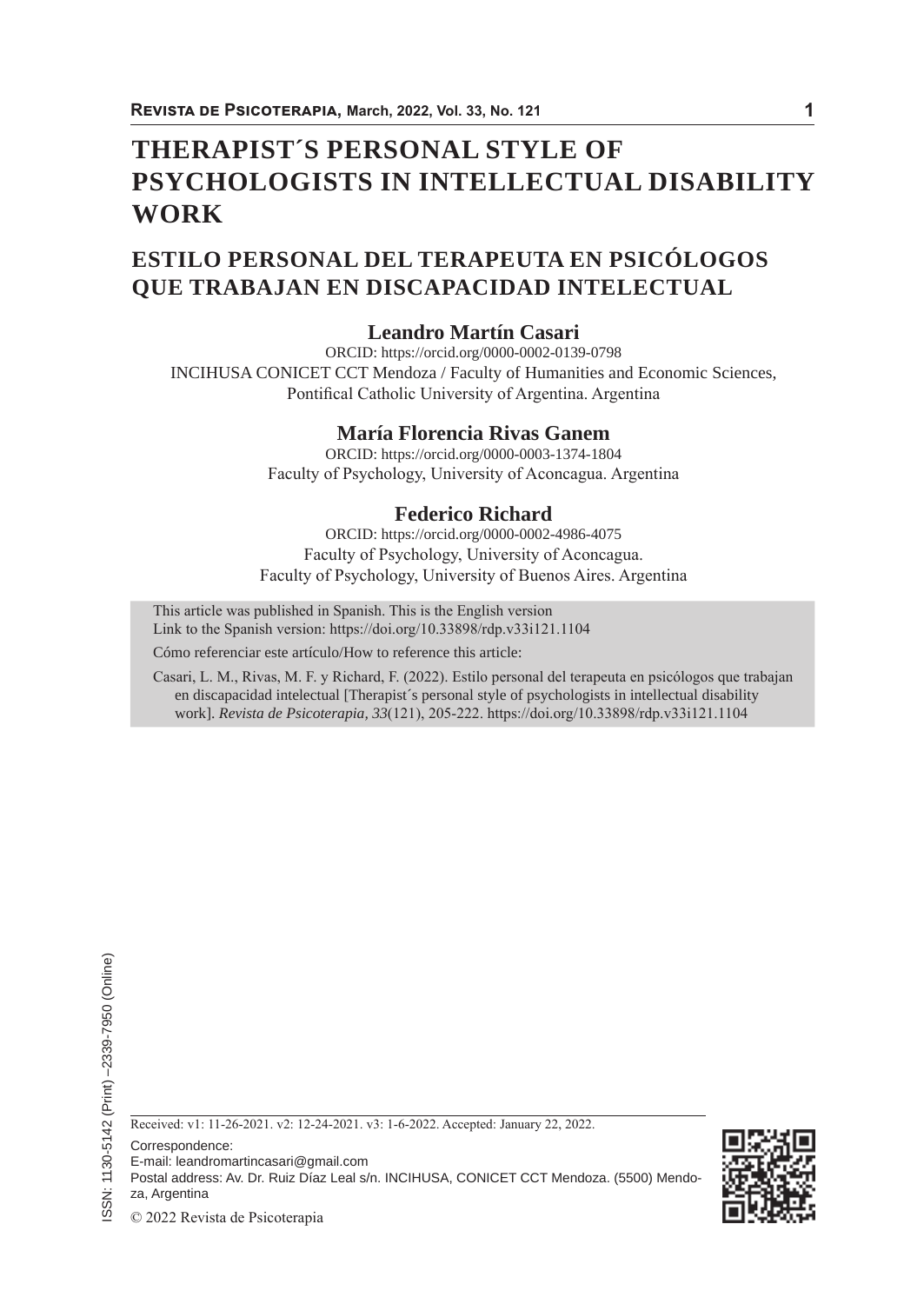#### **Abstract**

*The objective of this article is to describe the Therapist´s Personal Style (TPS) in clinical psychologists who work with patients with intellectual disabilities, and to analyse the effect of the theoretical approach and the years of professional experience. This research was conducted on a group of 104 psychotherapists from Argentina divided into two equal groups: 52 who work with people with intellectual disabilities and 52 who work with the general clinical population in private practice. As a result, significant differences were found in three dimensions of the TPS: Operative, Involvement, Expressive, which obtained higher scores in the first group of therapists. The theoretical approach did not show a differential effect on the therapist groups except for the Expressive function, and a significant difference was found in years of professional experience in intellectual disability therapists. These results are discussed with previous research and the importance of studying the profile of therapists is reflected upon.*

Keywords: *psychotherapy, therapists, intellectual disability, theoretical approach*

#### **Resumen**

*El objetivo de este artículo es describir el estilo personal del terapeuta (EPT) en psicólogos clínicos que trabajan con pacientes con discapacidad intelectual, y analizar el efecto del enfoque teórico y de los años de experiencia profesional. Se trabajó con 104 psicoterapeutas de Argentina divididos en dos grupos iguales: 52 que trabajan con personas con discapacidad intelectual y 52 que trabajan con población clínica general en consultorio privado. Como resultado se encontraron diferencias significativas en tres dimensiones del EPT: Operativa, Involucración, Expresiva, las cuales obtuvieron puntajes superiores en el primer grupo de terapeutas. Por otro lado, el enfoque teórico no mostró un efecto diferencial sobre los grupos de terapeutas excepto en la función Expresiva, y se encontró una diferencia significativa en los años de experiencia profesional en los terapeutas de discapacidad intelectual. Se discuten estos resultados con investigaciones previas y se reflexiona acerca de la importancia de estudiar el perfil de los terapeutas.*

Palabras claves: *psicoterapia, terapeutas, discapacidad intelectual, enfoque teórico*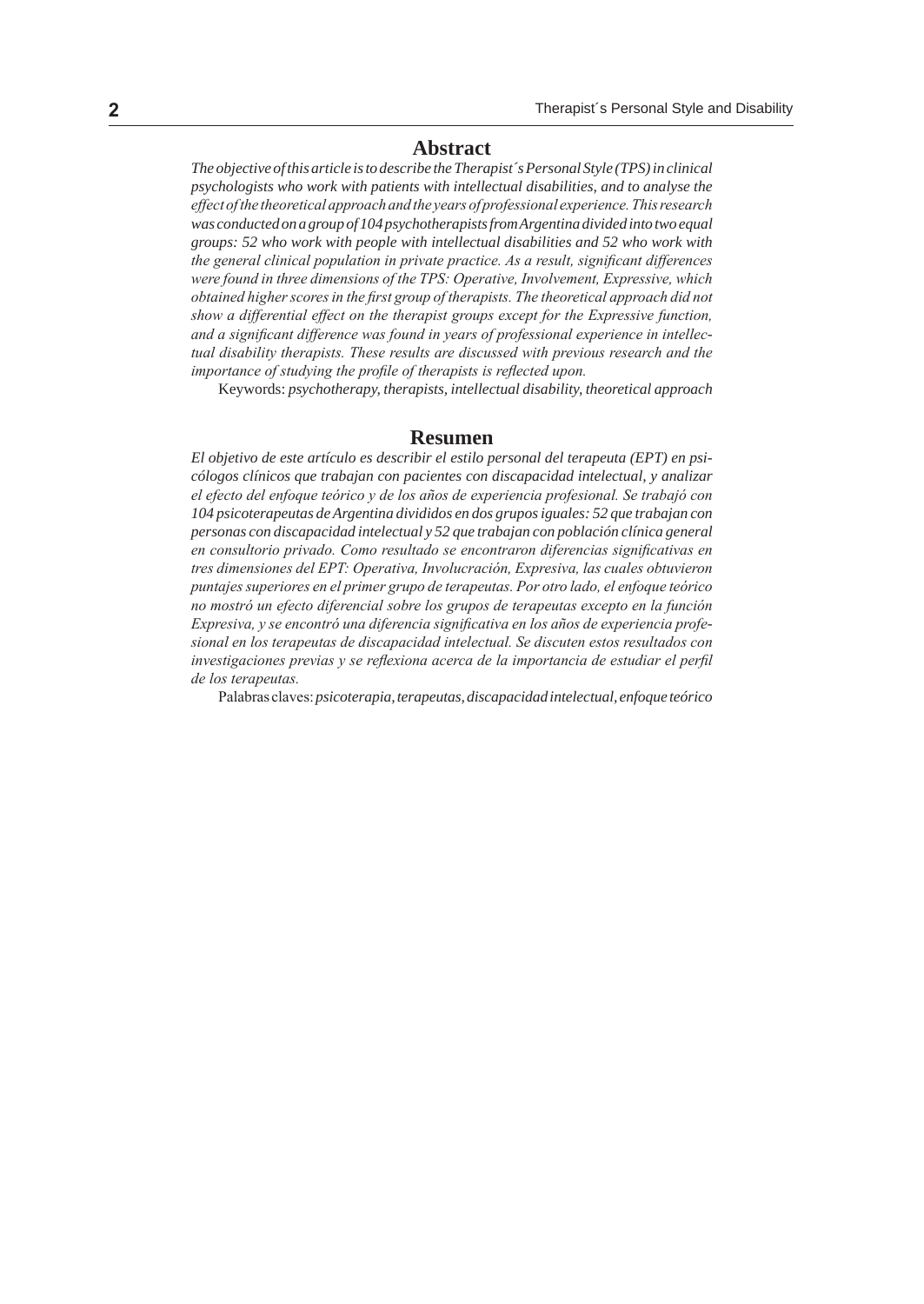One of the dimensions that influences therapeutic efficacy is given by the factors of the therapist (Lambert, 2013), where between 5% and 9% of the variance in the results is explained by the figure of the therapist (Johns et al., 2019). However, it is complex to emphasize why some therapists achieve better results than others, since it has been seen that it does not depend on the type of patients seen, the effects of the therapeutic dyads or even the type of intervention they apply (Johns et al., 2019).

Apparently, therapists end up developing a certain mastery for the treatment of certain specific problems, which makes them more effective in similar clinical situations or for the care of patients with certain levels of symptom severity (Johns et al., 2019). For this reason, there is a debate about which characteristics end up being the ones that mostly determine the effectiveness of a therapist, basically they have been divided between those demographic or personal and those professional or product of personal training (Heinonen & Nissen-Lie, 2019). However, there are studies that show that the characteristics related to the success of a therapist depend rather on the interaction between personal and professional factors (Nissen-Lie et al., 2017), such as: empathy, verbal and non-verbal communication skills, ability to repair therapeutic alliance, warmth, secure attachment, and the ability to doubt their interventions (Heinonen & Nissen-Lie, 2019). Following this idea, many of these characteristics have been called interpersonal or relational skills, which can be trained or developed thanks to experiences in their private lives (Hill et al., 2017).

For this reason, it has also sought to study what therapists are like beyond the technical resources that they apply in their treatments. A recent study conducted with more than 10,000 psychotherapists from different countries found that therapists tend to act in a warm and close manner in interpersonal relationships, are perceived as tolerant, containing, receptive, intuitive, and optimistic (Orlinsky et al., 2019).

In this sense, the concept of therapeutic style has been proposed as a variable that integrates professional and personal aspects. It has recently been defined as "a habitual way of working" (p. 6), which is influenced by factors such as personality and training (Zhou et al., 2021). Although it is not the only definition of what the therapeutic style would be, it is a recent conceptualization based on both theoretical contributions and interviews with experts. In this way, it would be an intersection between personal and professional variables.

On the other hand, a line of research with greater empirical development is the concept of the Therapist's Personal Style (hereinafter, TPS). TPS is defined as:

a set of singular conditions which lead a therapist to operate in a particular way in his/her work. This refers to the normal characteristics which each therapist imprints on his work as a result of his peculiar way of being, regardless of the work focus he uses and the specific requirements demanded by his intervention. (Fernández-Álvarez et al., 1998, p. 352)

Although in said definition, the TPS seems to be solely a product of the therapist's personality, the authors later add that the concept can be modified depending on professional factors, such as work conditions and training (Fernández-Álvarez et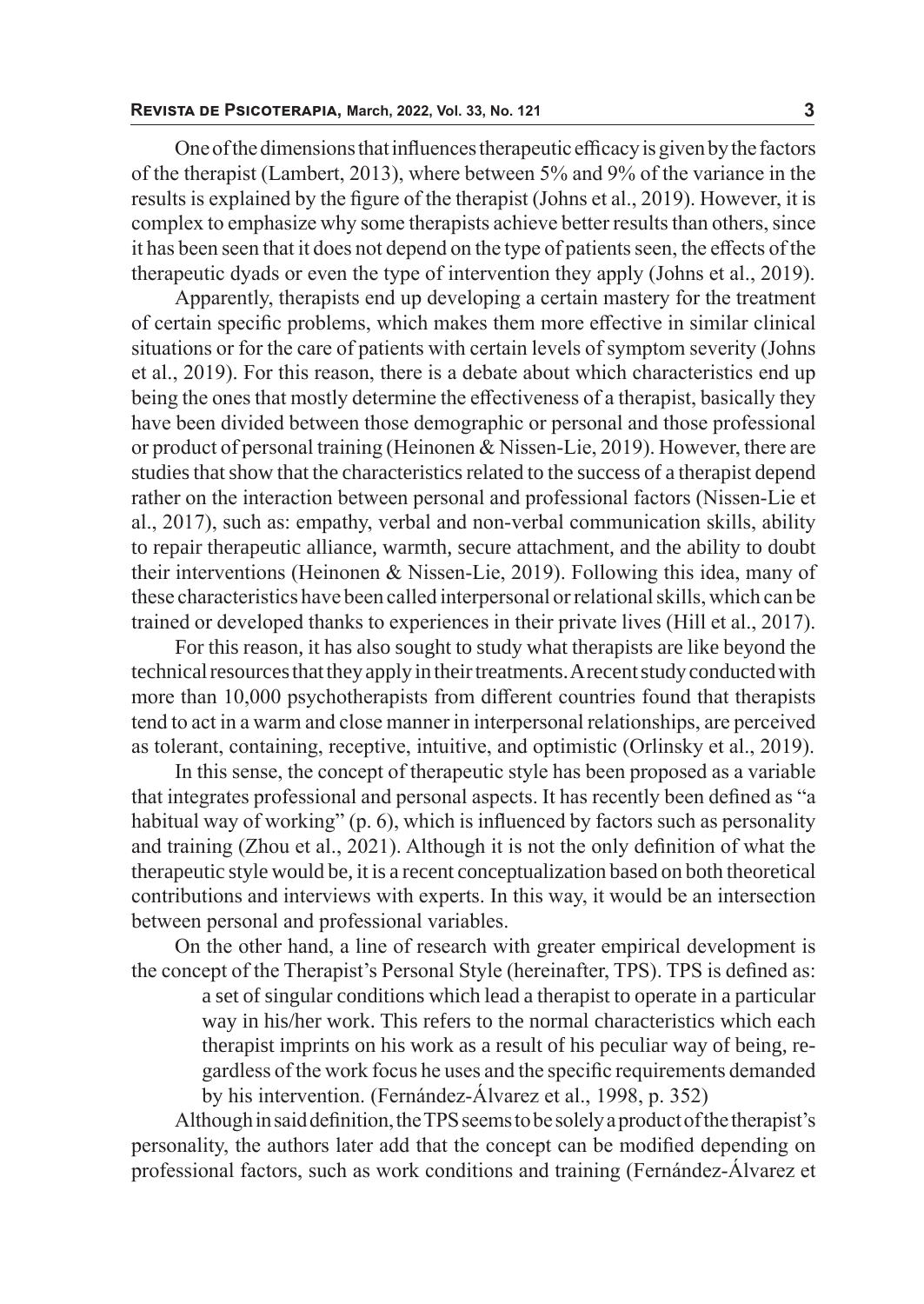al., 2003). It is a model that arises from five dimensions divided into technical, motivational, and emotional aspects, as well as aspects related to the structuring of the therapeutic setting. Based on this, the dimensions are: Attentional, Operative, Expressive, Involvement, Instructional. Parallel to the emergence of the theoretical concept, a self-report instrument was proposed to assess the TPS, called the Therapist's Personal Style Questionnaire (hereinafter, TPS-Q). The TPS-Q has shown consistency with its theoretical development, evaluating the functions described above and showing satisfactory psychometric properties (Castañeiras et al., 2008).

Based on the theoretical and empirical congruence between the TPS construct and its assessment measure, various lines of research have been developed, including the study of the TPS when working with specific patient populations. Thus, the profiles of therapists have been studied through the comparison of two or more groups: one devoted to the clinical care of people with certain pathologies or clinical circumstances and another group of therapists who work in adult clinics in general, with patients without a specific clinical condition. To date, the TPS of therapists dedicated to the care of severely disturbed patients (Rial et al., 2006), parents of children hospitalized in Neonatal Intensive Care Units (Vega, 2006), drug-dependent patients (Casari et al., 2019), children with autism spectrum disorder (Casari et al., 2017a), families in situations of child abuse (Casari et al., 2014), and cancer patients (Vera Cano, 2018) has been studied. The five functions of the TPS have shown to be able to discriminate the work environment and/or the clinical conditions of the patients with whom they work. That is, apparently the therapists who work with certain patients develop an idiosyncratic profile. A population on which specific studies have not yet been carried out are therapists who work with patients with intellectual disabilities (hereinafter, ID).

Peredo (2016) refers that "Intellectual disability is one of the problems with the highest incidence within the general or global difficulties of development and learning " (p.103, author´s translation). There is no consensus about the term that should be used to describe people with global learning problems. Agreement on terminology has been attempted, however, the terms mental retardation or intellectual disability are still in common use. Similarly, it should be mentioned that the concept of mental retardation is currently inappropriate, so we will speak of intellectual disability.

The current notion of ID is framed within the general notion of disability that: it focuses its attention on the expression of the limitations of individual functioning within a social context and represents a substantial disadvantage for the individual. Disability has its origin in a disorder of the state of health that generates deficiencies in the functions of the body and its structures, limitations of the activity and restrictions in the participation within a context of environmental and personal factors (Schalock, 2009, pp. 22-23, author´s translation).

The issue of disability has been approached from various paradigms or models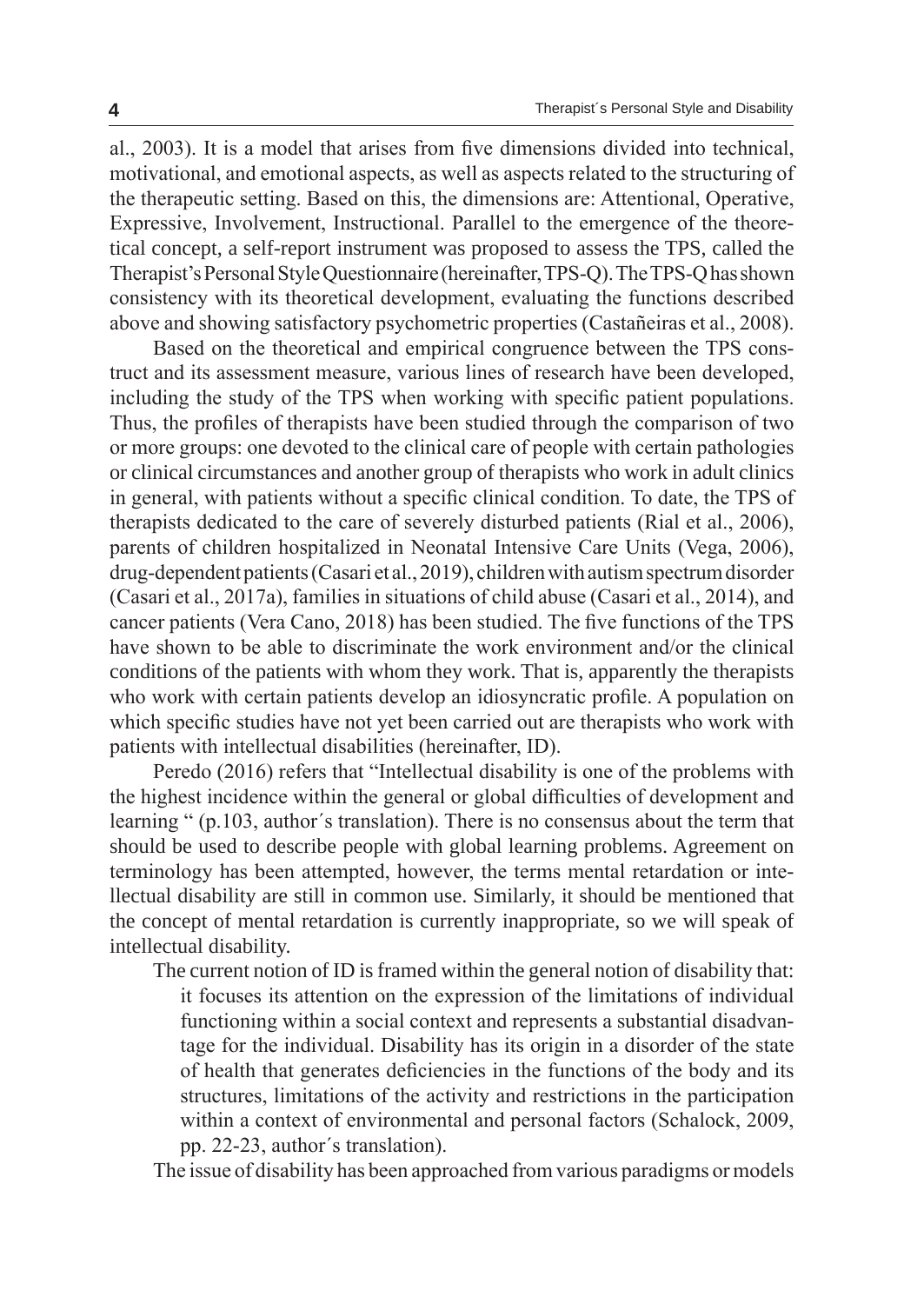that have dictated the way of providing care to people with this condition. Although various denominations are found in the literature for these conceptions, the three paradigms that encompass the most common positions towards the issue of disability can be mentioned: the traditional paradigm, the medical-biological paradigm, and the social paradigm. It is within the latter that the person with disabilities is conceived from a biopsychosocial approach and points towards a real and effective integration of this population in all spheres of life in society. This vision forces us to rethink the approaches, which, until recently, were well seen and promoted by professionals who were related to this population in the workplace. Psychology does not escape this influence and, therefore, needs revising some of its traditional practices in the light of the new paradigm, which proposes to transcend attention focused exclusively on the person, to fall upon the social context. This implies, for example, the emergence of new attitudes in the daily work of professionals in Psychology and, therefore, a new planning and orientation of care systems (Alfaro-Rojas, 2013).

One of the challenges faced by psychologists working in ID is the need for interdisciplinary work, especially with doctors who are the ones who usually determine the diagnosis of ID. However, therapists tend to mistrust diagnoses when made by clinicians, especially novice therapists (Wodrich et al., 2010). Therapists also tend to differ in relation to their conceptions about the origin of ID (Hogan, 2018).

In turn, the role of the psychologist is also important in addressing ID due to the psychiatric comorbidities that are usually observed in people with ID (Stünkel-Grees et al. 2018). Psychotherapy is an effective alternative for addressing ID, where the goals are set on personal development, self-discovery, and the achievement of positive changes. Topics such as disability, dependency and grief are also addressed, without forgetting that a positive view of oneself should be promoted and focus on the patient's abilities. This implies that therapists must make certain adjustments to traditional formats of psychotherapy, that is, be flexible to adapt interventions based on the cognitive deficits of patients (Porcelan et al., 2019).

As for specific approaches, **those that have been proven effective** are supportive psychotherapy, cognitive behavioural therapy, and motivational interviewing (Porcelan et al., 2019). In the latter, the importance of certain qualities of therapists such as empathy, honesty and reliability are highlighted (Frielink  $\&$  Embregts, 2013).

Evidence of efficacy has also been found for group narrative therapies with people with ID (McKenzie-Smith, 2020), where the role of the therapist has been highlighted as a key aspect of therapy (Westerhof et al., 2016).

More traditional approaches such as psychodynamic have also shown their evidence, although on a smaller scale than cognitive-behavioural therapies (Himmerich, 2020). The first emphasizes the need for a secure base as a condition for treatment, where therapists act in three phases: information gathering, formulation and recontextualization, communication of interpretations. As mentioned above, the therapist's need for flexibility in the therapeutic setting and working with short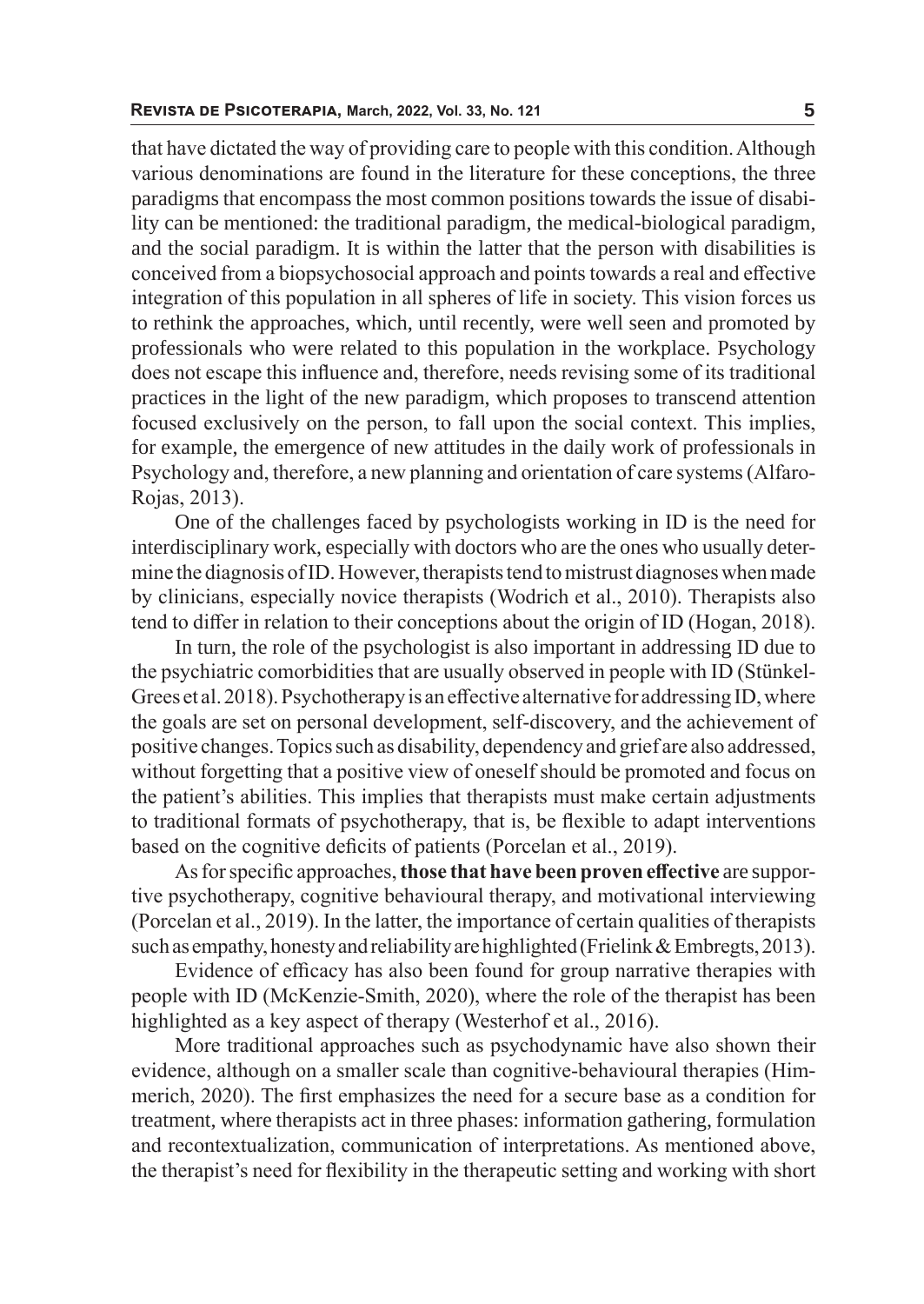sessions is once again discussed (Himmerich, 2020).

Many times, when therapists start working in ID, they feel that people are not suitable for psychotherapy because they are cognitively unfit (Capri, 2014), so it is again recommended that therapists be flexible in terms of their proposed approaches and goals. It is also a task that demands high personal resources and dealing with institutional contexts, which is why supervision, personal therapy and working on other tasks are suggested to mitigate the stress of the therapist himself. (McInnis, 2016).

In summary, the figure of the therapist seems to be key in the clinical approach of people with Intellectual Disability. The literature points out the need for a particular idiosyncrasy, highlighting the importance of flexibility to adapt the objectives and avoid falling into frustration, as well as not focusing on the deficits and promoting work that revalue the personal development of people. These qualities that are indicated as recommendable in therapists involve both personal and professional aspects. For this reason, the concept of the TPS is a theoretical basis in accordance with the study of these professionals since both personal factors (such as the personality of the therapists) and professional factors (theoretical orientation and years of experience) converge in the construct. In this sense and continuing with a tradition of previous research, knowledge of the TPS according to the work with certain clinical conditions, can allow us to know how professionals act, and eventually, the result to which their actions lead (Fernández-Álvarez et al., 2003). In this way, the training of future job applicants in this area would be favoured, promoting specific therapeutic styles.

Based on the aspects developed, the objectives of this study were: 1) To compare the Personal Style of the Therapist in two samples of psychotherapists: one dedicated to working with people with intellectual disabilities, and another sample dedicated to the care of the clinical population in general; 2) To analyse if the years of experience and the theoretical approach have a significant effect on the functions of the TPS within each group of psychotherapists.

### **Method**

### **Participants**

Participants were recruited through nonrandomized, unintentional, accessibility sampling. We worked with a sample composed of 104 psychotherapists from Mendoza, Argentina, divided into two groups: Disability Group (hereinafter DG)  $(n= 52)$  and Clinical Group (hereinafter CG)  $(n= 52)$ . The first group is dedicated to clinical work with patients with intellectual disabilities. While the second subgroup corresponds to a sample of psychotherapists who work with the general clinical population. The distribution by age, sex and years of clinical experience can be seen in Table 1.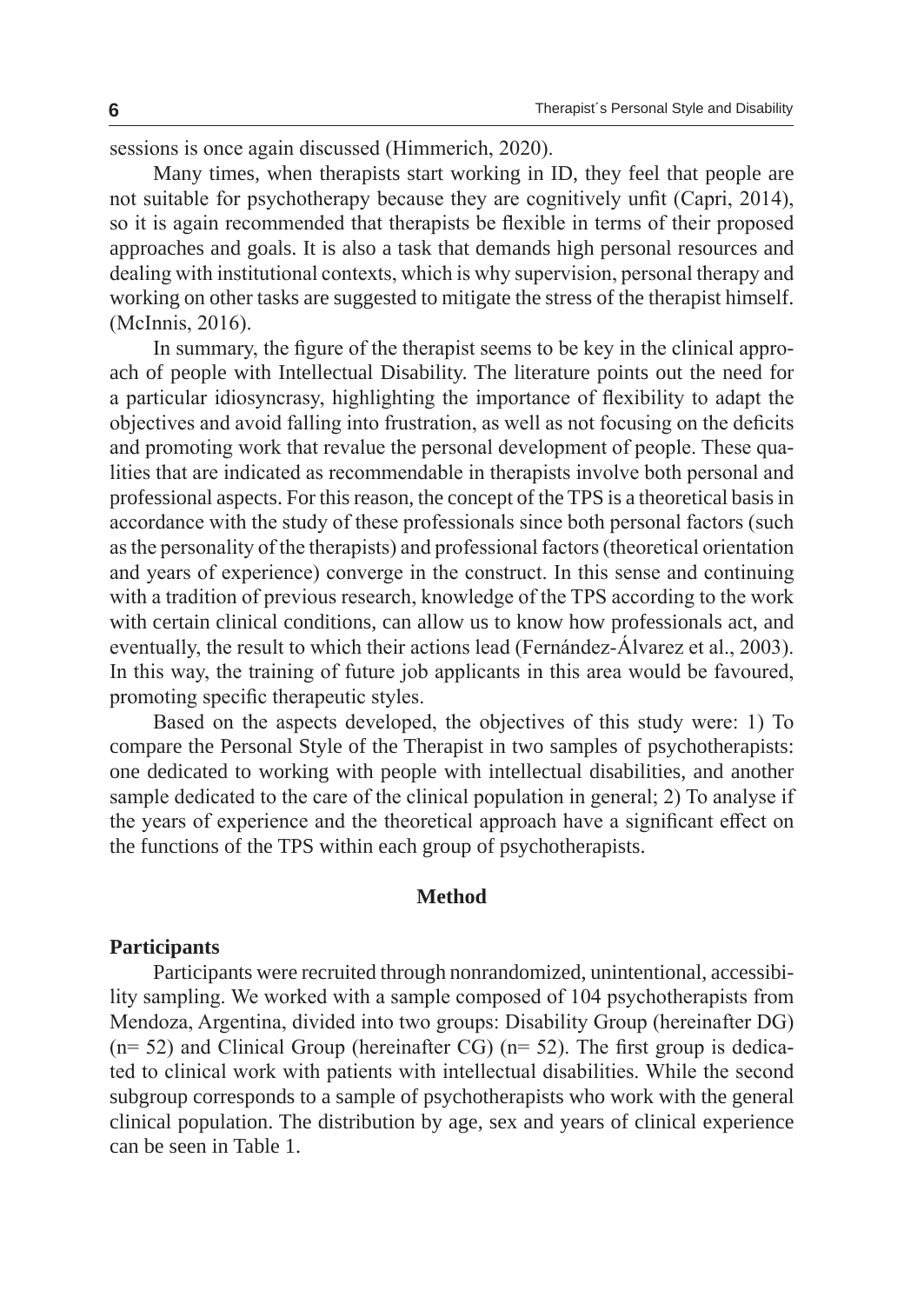Table 1

| Description of Demographic and Professional Variables in Each Group of Therapists ( $n =$ |  |
|-------------------------------------------------------------------------------------------|--|
| 104)                                                                                      |  |

|                              | Disability Group (n=52) | Clinical Group (n=52) |
|------------------------------|-------------------------|-----------------------|
| Age                          |                         |                       |
| $Min - Max$                  | $24 - 53$               | $24 - 64$             |
| Average (SD)                 | 34(6,18)                | 33, 30 (9,49)         |
| Gender                       |                         |                       |
| Female %                     | 98.1 %                  | 88,5 %                |
| Male %                       | 1,9%                    | 11,5 %                |
| Years of clinical experience |                         |                       |
| Beginners $(< 5)$            | 51,9%                   | 67,3%                 |
| Intermediates(>5,<15)        | 42,3%                   | 21,2%                 |
| Experts $(> 15)$             | 5,8%                    | 11,5%                 |
| <b>Theoretical Approach</b>  |                         |                       |
| Integrative therapy          | 26%                     | 30,8%                 |
| CBT.                         | 40 %                    | 9.6%                  |
| Psichodynamic                | 16 %                    | 25 %                  |
| Sistemic therapy             | 12%                     | 19,2 %                |
| Humanist                     | 6 %                     | 5,8%                  |
| <b>Postracionalist CBT</b>   | $0\%$                   | 9,6%                  |

*Note:* CBT: Cognitive Behavioural Therapy.

### **Measures**

*Ad Hoc Survey*: it was used to collect demographic information, such as gender, age, years of clinical practice, theoretical approach.

# *Therapist`s Personal Style Questionnaire (TPS-Q, Fernández-Álvarez et al., 2003).*

The TPS-Q is a self-administered instrument consisting of 36 items presented as statements to which each therapist must respond according to their degree of agreement on a Likert-type scale, ranging from 1 (totally disagree) to 7 (totally disagree). The 36 items are grouped into five functions, with two extremes:

- Attentional Function: related to the search for therapeutic information, where the polarities oscillate between broad or open attention (low scores) towards focused or narrow attention (high scores).
- Operative Function: it is linked to therapeutic interventions, but not to the techniques themselves, but rather to the type of approach that each therapist tends to implement. That is, if you work spontaneously without following a treatment plan (low scores) or if you prefer to do it in a more structured way according to established treatment guidelines (high scores).
- Expressive Function: It is the way in which the therapist works emotional communication with his patients, thus allowing a deeper exploration of emotional aspects, and tolerating these expressions during the session. The polarities oscillate here between working with emotional distance (low scores) or closer (high scores).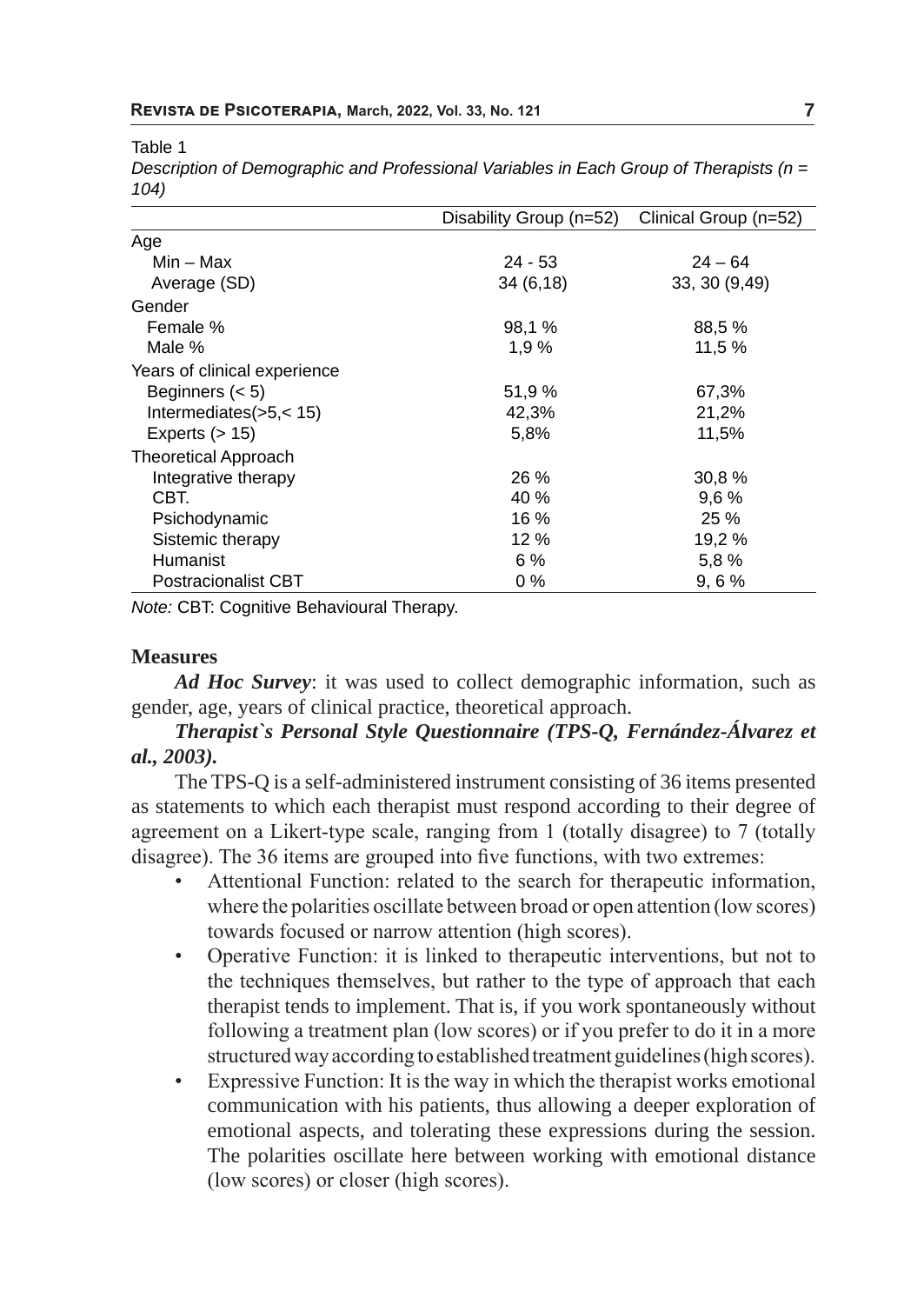- Engagement Function: It implies how much the therapist is involved in his daily work, and how psychotherapy has an impact on her daily life. Polarities can range from low engagement (low scores) to high involvement (high scores).
- Instructional Function: it is the way in which the therapist establishes the therapeutic setting, understanding the rules of the therapeutic contract, such as schedules, fees, frequency of sessions, etc. In this way, therapists can be flexible in the way they set the frame (low scores) or rigid (high scores).

The first two functions correspond to the technical aspects of the psychotherapeutic role, while the Expressive and Involvement functions are related to motivational and emotional aspects. The Instructional function would be a different aspect, which integrates both characteristics (Castañeiras et al., 2008).

The original version of the TPS-Q was developed in Argentina and has satisfactory psychometric properties in terms of validity and reliability. Content validity was explored through judge's criteria (Fernández-Álvarez and García, 1998). In terms of construct validity, exploratory factor analyses have been carried out, finding an empirical structure consistent with the proposed theoretical model (Fernández-Álvarez et al., 2003); as well as confirmatory factor analyses, which show a good fit of the theoretical model for the original version of five factors (Castañeiras et al., 2008). Evidence of convergent validity has also been reported with the verbal activity of therapists, evaluated through the Guide for the Observation and Classification of Verbal Behaviour of Therapists (Fernández-Álvarez et al., 2017). On the other hand, the TPS-Q has satisfactory reliability indexes reported through Cronbach's Alpha, as well as test-retest temporal stability (Castañeiras et al., 2006, 2008, Fernández-Álvarez et al., 2003).

### **Procedure**

The DG therapists were contacted through specific institutions dedicated to the treatment of people with intellectual disabilities, in the province of Mendoza, Argentina. An email was sent commenting on the objective of the research, and requesting that, if they agree, the questionnaire be disseminated among their staff of professionals. Previously, the TPS-Q plus the Ad Hoc survey were transcribed to an online form to be answered digitally. There, a description of the research was added at the beginning, plus an informed consent form.

On the other hand, CG therapists were recruited through specific pages of psychotherapists, inviting them to collaborate in a study on the Personal Style of the Therapist. Similarly, the information from the TPS-Q and the Ad Hoc survey was transcribed into an online form, attaching the purposes of the research plus the corresponding informed consent.

The data collection was carried out during the months of August and September of the year 2020.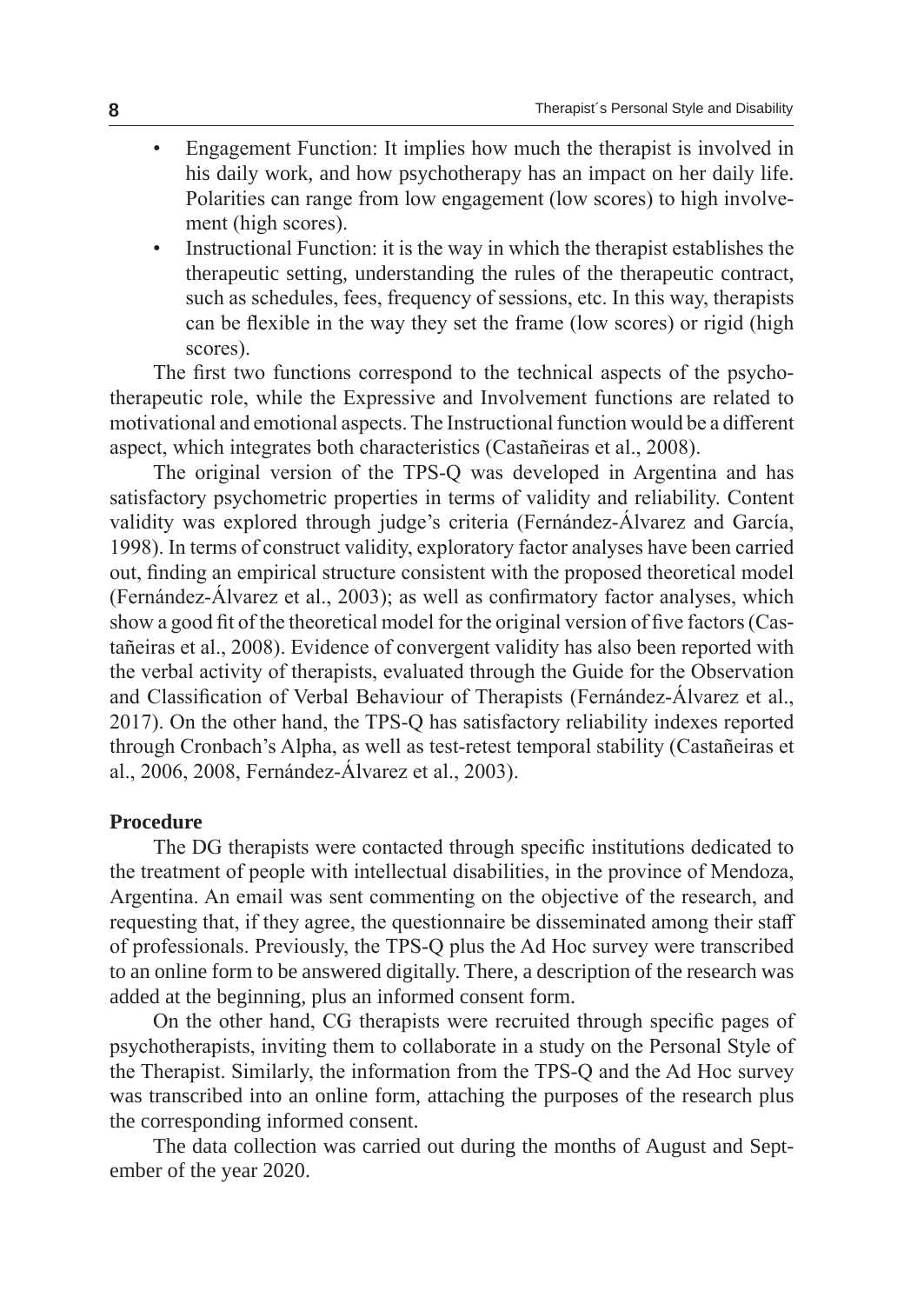#### **Data Analysis**

It was confirmed that the distribution of the TPS-Q variables, that is, the five functions that make up the instrument, present a normal distribution. For this, the asymmetry and kurtosis of both variables were analysed. According to George and Mallery (2007), the presence of values greater than  $\pm$  2.00 indicates a non-normal distribution. Here, values lower than  $\pm$  1.00 were found, which are considered excellent (George and Mallery, 2007).

To corroborate the first objective, the t-test was performed for independent samples, setting a significance level of 0.05. Effect size was also analysed using Cohen's d, taking the following values as reference: small effect (0.25), medium effect (0.50), and large effect (0.80) (Cárdenas Castro and Arancibia Martini, 2014).

To meet the second objective, the subgroups were analysed separately. There, the effect of two specific variables on the functions of the TPS was explored through the Univariate Analysis of Variance (Anova): years of professional experience and theoretical approach. The effect size was estimated through the calculation of the squared Eta  $(\eta^2)$ , where the effect sizes 0.10, 0.25, and 0.40 are considered small, medium, and large, respectively (Cárdenas Castro and Arancibia Martini, 2014).

### **Results**

In the first place, it is mentioned to what extent both groups of therapists are homogeneous in their distribution in terms of demographic variables. As can be seen in Table 1, the average age was practically similar in both groups, the range being higher in the Clinical Group. However, no statistically significant differences were found in this variable using the t-test for independent samples:  $t_{(102)} = .441, p =$ .660. Regarding gender, a high prevalence of female therapists was observed in both partial samples, without observing the presence of significant associations between both groups using the Chi Square test:  $X^2(1) = 3.829$ ,  $p = .050$ . Years of experience were classified using the categories of previous work on the TPS (Castañeiras et al., 2006): beginners (up to 5 years of professional experience), intermediate (between 6 and 15 years of professional experience), and expert (more 15 years of professional experience). Following this classification, no significant association was observed between the variables using the Chi Square test:  $X^2$  (2) = 5.699, *p* = .058. Finally, the theoretical approach was recorded as a professional variable, with most therapists adhering to CBT in the DG, and Integrative Therapy in the CG. Here, an independence of the variables was not reported, since a significant association was found between belonging to a certain subgroup (DG, CG) with the theoretical approach variable using the Chi Square test:  $X^2$  (5) = 16.48,  $p < 01$ .

### **First Objective Analysis**

Based on the first objective, which proposed to compare the Personal Style of the Therapist in two samples of psychotherapists: one dedicated to working with people with intellectual disabilities, and another sample dedicated to the care of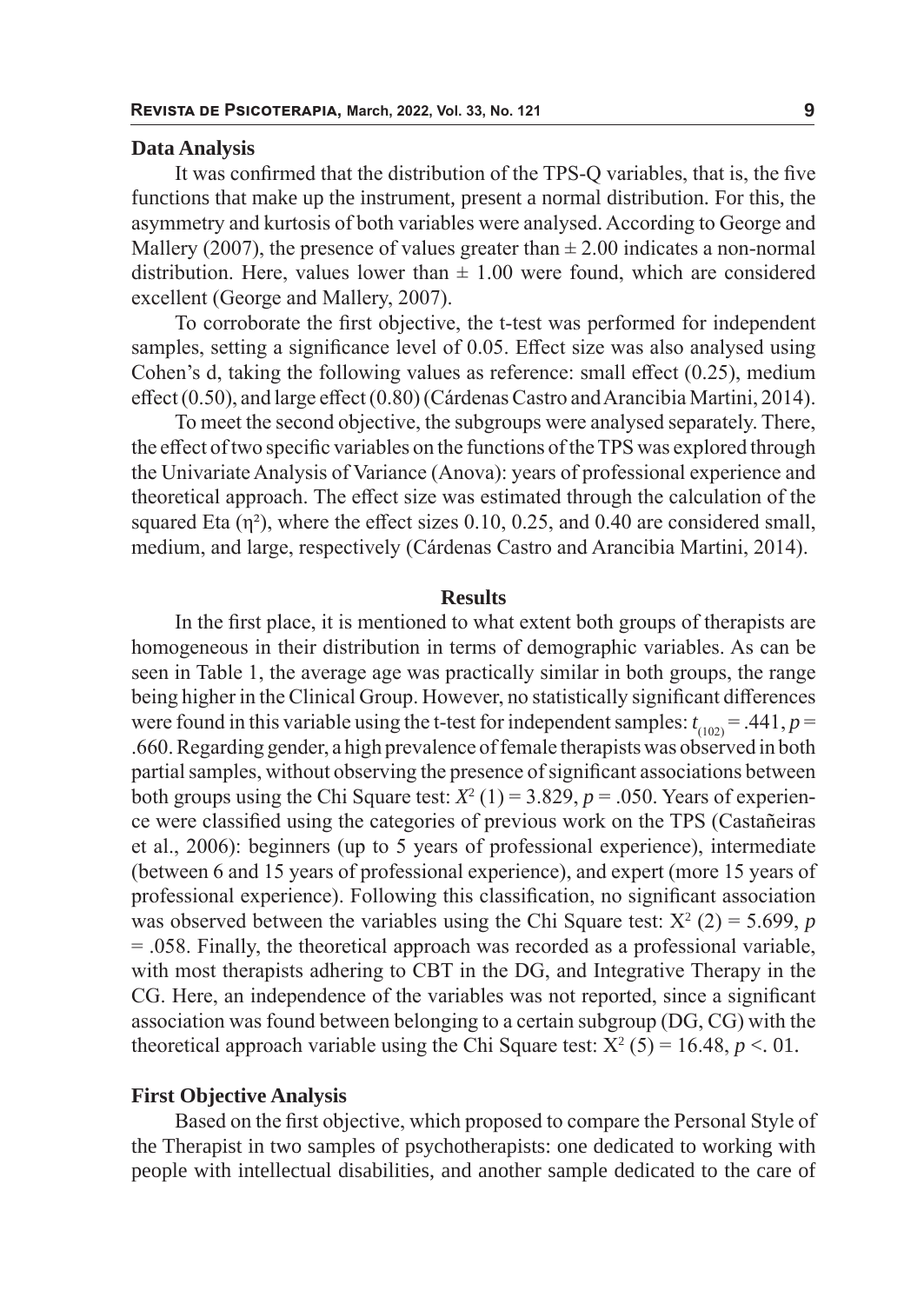the clinical population in general, a t-test was carried out to independent samples (see table 2). TPS functions were entered as test variables and the type of group the therapists belonged to as a grouping variable (DG, CG). As can be seen, three significant differences were found in the Expressive, Involvement and Operative functions. In all three cases, the highest scores were obtained by the group dedicated to the ID treatment, which means: a greater emotional closeness, a higher level of commitment to the task, and a preference for structured rather than spontaneous interventions. In the case of the Involvement function, the effect size was large (*d* > .80), while in the other functions the effect was small to moderate.

Table 2

*Comparison of Means Between Therapists from the Disability Group (n = 52) and Therapists from the Clinical Group (n = 52)*

| <b>TPS Functions</b> | <b>Disability Group</b> | <b>Clinical Grup</b> |         |           |     |
|----------------------|-------------------------|----------------------|---------|-----------|-----|
|                      | M (SD)                  | $M$ (DE)             |         | D         | d   |
| Attentional          | 19.26 (4.67)            | 18.28 (5.51)         | .97     | .33       | .19 |
| Expressive           | 41.23 (6.94)            | 37.53 (7.60)         | 2.58    | $.01*$    | .50 |
| Instructional        | 28.40 (7.28)            | 31.11 (6.84)         | $-1.95$ | .05       | .38 |
| Engagement           | 29.03 (6.19)            | 24.34 (5.26)         | 4.16    | $< .001*$ | .81 |
| Operative            | 24.05 (5.72)            | 21.29 (5.92)         | 2.42    | $.01*$    | .47 |

*Note:* values marked with asterisks indicate statistically significant differences.

## **Second objective analysis**

To fulfil the second objective, which established to analyse if the years of experience and the theoretical approach have a significant effect on the TPS functions within each group of psychotherapists, the Anova test was applied within each group of therapists.

To corroborate the effect of the theoretical approach, a Univariate Analysis of Variance (ANOVA) was performed, separating each group of therapists (DG and CG). The five dimensions of the TPS-Q were introduced as dependent variables and theoretical orientation as a factor. Due to the univariate analysis, the interaction between the variables was not included. Although the analysis was conducted by separating the sample of therapists by groups (leaving an n of 52 cases per analysis), for educational purposes, the results are presented in a single table showing the analysis performed within each partial sample: DG and CG (see table 3).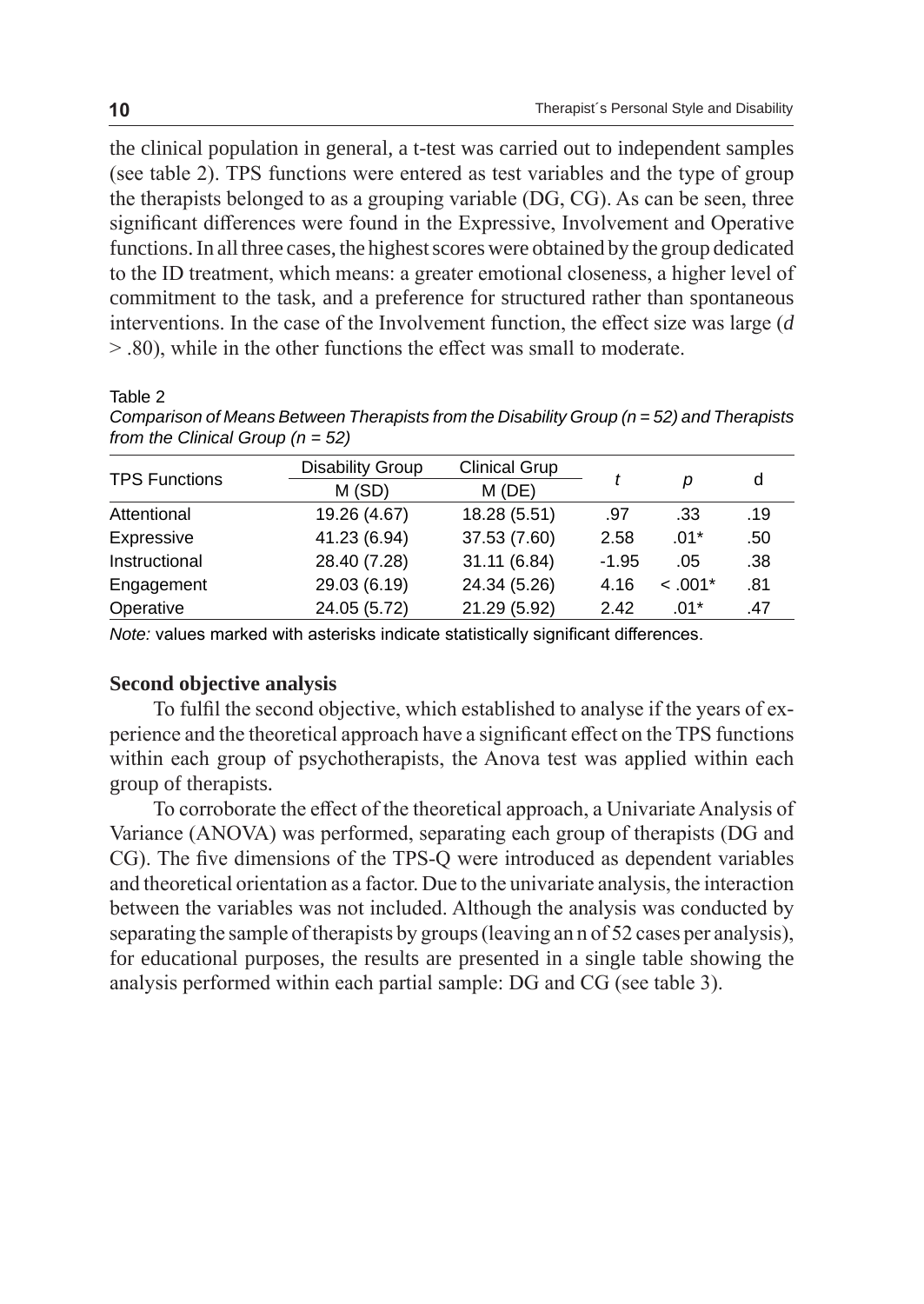Table 3

| <b>TPS Functions</b> |       | Disability Group (n= 52) |       |       | Clinical Grup (n=52) |          |
|----------------------|-------|--------------------------|-------|-------|----------------------|----------|
|                      | F     | р                        | $n^2$ | F     | D                    | $\eta^2$ |
| Attentional          | 4.129 | $0.006*$                 | 0.268 | 2.990 | $0.020*$             | 0.245    |
| Expressive           | 0.936 | 0.452                    | 0.077 | 3.302 | $0.012*$             | 0.264    |
| Instructional        | 0.691 | 0.602                    | 0.058 | 2.089 | 0.084                | 0.185    |
| Engagement           | 0.815 | 0.522                    | 0.068 | 1.372 | 0.252                | 0.130    |
| Operative            | 3.591 | $0.013*$                 | 0.242 | 3.466 | $0.010*$             | 0.274    |

*Comparison of the TPS According to Theoretical Approach in Therapists Who Work with Intellectual Disability and Therapists Who Do Not Work with Intellectual Disability (n= 104)*

*Note*: values marked with asterisks indicate statistically significant differences.

Through the post hoc Bonferroni test, it was possible to observe between which groups of therapists the significant differences occurred. In the Group of therapists working on Intellectual Disability, differences in Attentional and Operative functions were recorded between cognitive behavioural therapists and psychoanalytic therapists  $(p < .01)$ , in both cases the former have higher values. While, in the Group of Clinical Therapists, new differences emerged within each function of the TPS: both in the Attentional function and in the Operative function, the differences were registered between psychoanalytic therapists with systemic therapists  $(p < .05)$ and with integrative therapists ( $p < .05$ ). Here the highest scores were obtained by integrative and systemic therapists, while psychoanalytic therapists recorded the lowest values. On the other hand, within the CG, in the Expressive function, psychoanalytic therapists again differed significantly from their systemic peers (*p* < .05) and post-rationalist cognitive therapists (*p* < .05); lower values were obtained by psychoanalytic therapists.

Next, it was analysed whether the years of experience exerted a differential effect on the TPS factors, within each subgroup of therapists (see tables 4 and 5). As in the previous analysis, the five dimensions of the TPS-Q were entered as dependent variables and the years of professional experience as a factor. As a result, only a statistically significant difference was found in the DG, in the Expressive Function (See table 4). Although the scores tend to increase as the years of professional experience increase, the post hoc analysis (DSM) showed that the significant differences occurred between the first two groups of therapists ( $p < .05$ ): beginners' therapists and intermediate therapists.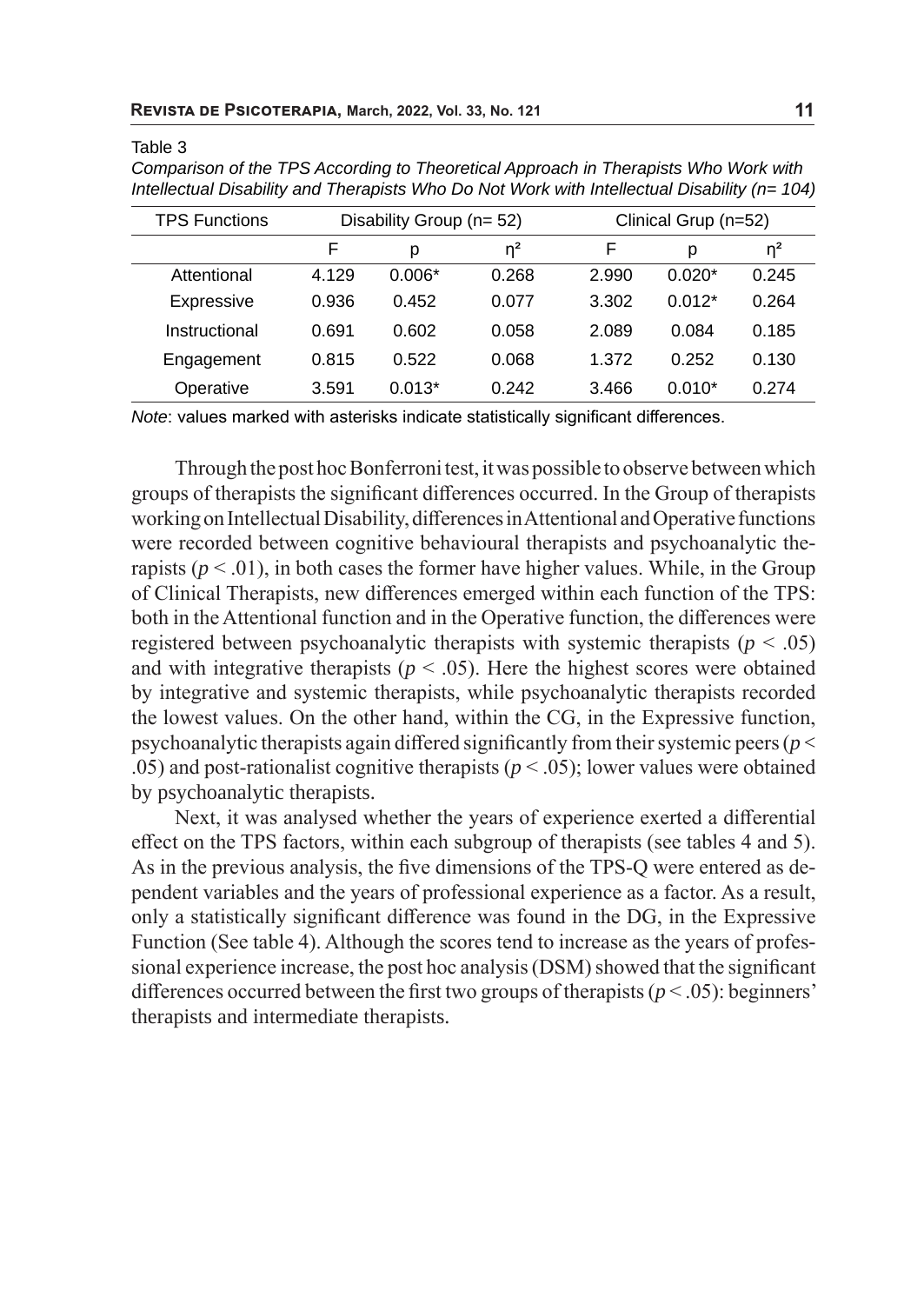### Table 4

| Years of clinical practice |                      |                           |                 |       |          |          |
|----------------------------|----------------------|---------------------------|-----------------|-------|----------|----------|
| <b>TPS Functions</b>       | Beginners (n=<br>27) | Intermediates<br>$(n=22)$ | Experts $(n=3)$ |       | р        | $\eta^2$ |
|                            | 20(4.40)             | 18.68 (5.11)              | 17(3.60)        | 0.851 | 0.433    | .034     |
| Attentional                | 38.96 (6.29)         | 43.5 (7.33)               | 45 (1.73)       | 3.377 | $0.044*$ | 0.12     |
| Expressive                 | 28.18 (6.20)         | 29.18 (8.68)              | 24.66 (5.50)    | 0.523 | 0.596    | .021     |
| Instructional              | 28.07 (6.39)         | 30(6.27)                  | 30.66(2.51)     | 0.688 | 0.508    | .027     |
| Engagement                 | 24.66 (4.94)         | 23.54 (6.82)              | 22.33 (4.04)    | 0.368 | 0.694    | .015     |

*Comparison of the Functions of the TPS According to the Years of Experience in the Group of Therapists Who Work in Intellectual Disability (n = 52)*

*Note:* values marked with asterisks indicate statistically significant differences

### Table 5

*Comparison of the Functions of the TPS According to the Years of Experience in the Group of Cherapists Who Work in the Clinical Group (n= 52)*

|                      | Years of clinical practice         |              |                 |             |             |          |
|----------------------|------------------------------------|--------------|-----------------|-------------|-------------|----------|
| <b>TPS Functions</b> | Beginners (n= Intermediates<br>35) | $(n=11)$     | Experts $(n=6)$ |             | p           | $\eta^2$ |
|                      | 19.14 (5.74)                       | 17.27 (5.06) | 15.16 (3.97)    |             | 1.603 0.212 | .061     |
| Attentional          | 36.25 (7.52)                       | 39.09 (8.10) | 42.13 (5.61)    |             | 1.885 0.163 | .071     |
| Expressive           | 30.50(7.15)                        | 34.63 (5.06) | 28.16 (6.11)    | 2.258 0.115 |             | .084     |
| Instructional        | 24.45 (4.87)                       | 23.81 (7.22) | 24.66 (3.93)    | 0.072 0.931 |             | .003     |
| Engagement           | 21.71 (5.77)                       | 21.81 (6.77) | 17.83 (4.75)    | 1.164 0.321 |             | .045     |

# **Discussion**

Based on the first objective, significant differences were found in three functions of the TPS: Expressive, Involvement and Operative. In all three cases, the highest scores were obtained by the group dedicated to DI treatment. The results found here partially coincide with previous studies about the TPS on specific populations.

Significantly, the Expressive Function here turned out to be higher than in the CG. This function is related to the emotional expression and intensity that the therapist facilitates during therapeutic encounters, as well as their tolerance for emotional exchanges. It is considered that the polarities between which the possible values oscillate are represented by emotional distance (lower level) and emotional closeness (higher level) (Fernández-Álvarez et al., 2003).

In similar research on therapists working with specific patient populations, Expressive function has tended to be lower, that is, the therapists demonstrated greater emotional distance. This has occurred both in clinical psychologists who treat severely disturbed patients (Rial et al., 2006) and with those psychotherapists who are dedicated to the clinical care of cases of child abuse (Casari et al., 2014). Therefore, the results found here do not coincide with two of these investigations.

The results also reported the Engagement Function was also significantly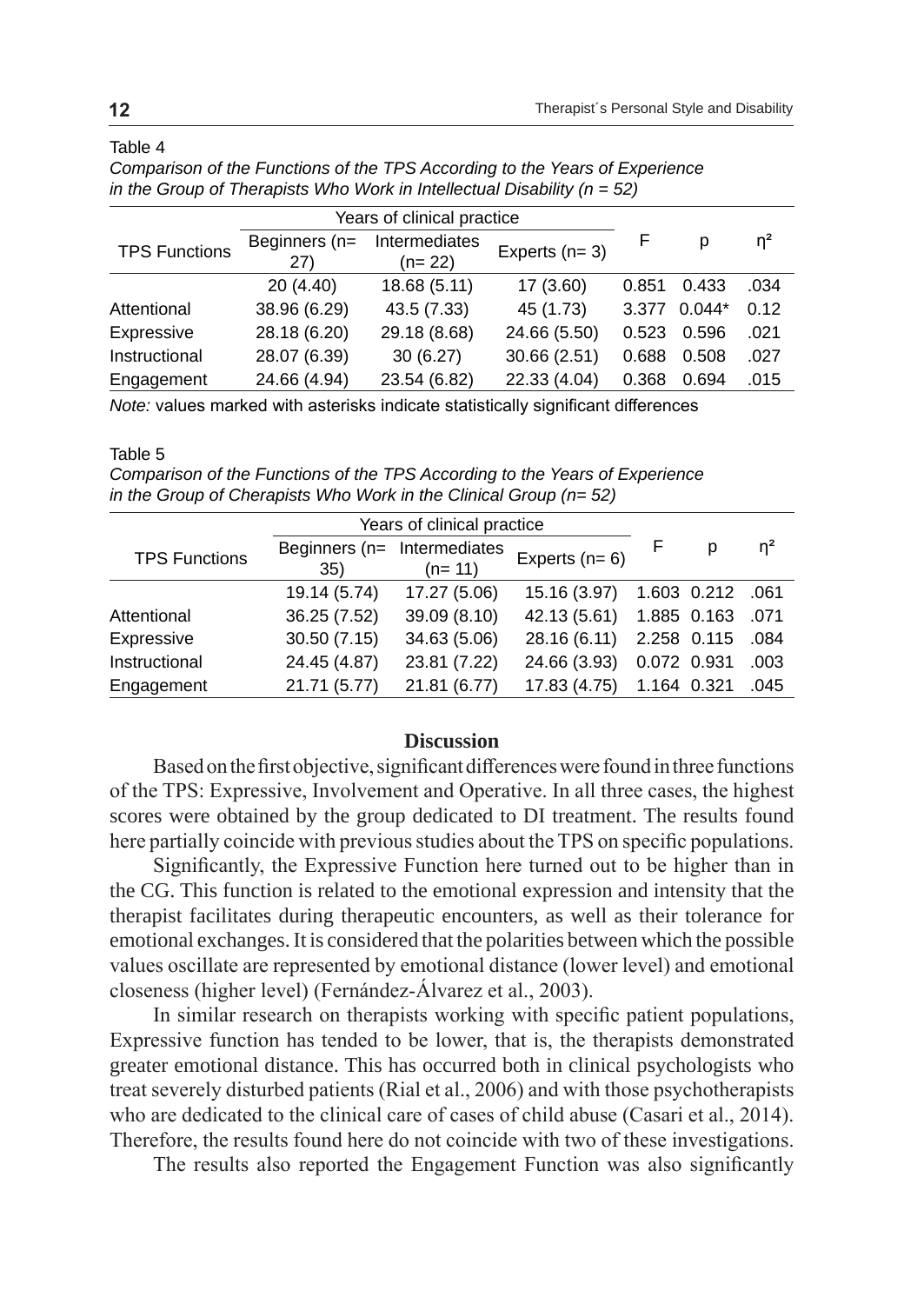higher in comparison with the group of clinical psychologists. This function is related to the therapist's commitment to his patients and to his professional role in general, that is, how important psychotherapy is as an activity in his personal life. Although this would suggest that the Involvement function should be high, in certain situations of high emotional or work demand, therapists tend to take greater distance as a protective measure against professional burnout (Rial et al., 2006). In this way, the polarities of this function oscillate from a low to a high degree of involvement (Fernández-Álvarez et al., 2003).

The Engagement function has obtained different results in three studies that used similar methodologies, but with different populations. In the case of therapists for patients with addictions (Casari et al., 2019) and therapists for patients with autism spectrum disorder (ASD), the values tend to be high, denoting greater commitment in their professional role (Casari et al., 2017a). However, when therapists of severely disturbed patients were studied, the results were opposite: lower degree of involvement (Rial et al., 2006). So, the results of this study coincide with the most recent research (Casari et al., 2017a; Casari et al., 2019) that indicate a higher degree of commitment to the task.

Lastly, the Operative function also showed statistically significant differences in the comparison between therapists, where psychologists dedicated to dealing with patients with ID were more inclined towards guided interventions than spontaneous ones.

This function is related to the way therapists intervene, freely or intuitively, or following the steps of already structured treatments and interventions. Therefore, the polarities oscillate between spontaneity and subject to guidelines (Fernández-Álvarez et al., 2003).

Coinciding with the research by Rial et al. (2006) on therapists of severely disturbed patients, a greater development of the Operative function was also found here.

As a conclusion of the first objective, it can be said that the TPS functions that apparently differ or are specific to work in Intellectual Disability are: Expressive, Involvement and Operational. However, as has been stated in the tradition of TPS studies in clinical populations, having a certain profile does not mean that it is effective (Casari et al., 2018). According to the TPS theory, certain profiles may turn out to be more suitable for certain tasks (Fernández-Álvarez et al., 2003), coinciding with later research that affirmed that therapists end up developing a certain mastery for the treatment of certain specific problems, either in similar clinical situations or to work with patients who present certain levels of symptom severity (Johns et al., 2019).

Why could the profile of these therapists be characterized by greater development in the functions of Involvement, Expressive and Operative? Remember that, of the three functions, the one with the largest effect size was the first: Involvement.

ID work is a task that demands high personal resources and deal with insti-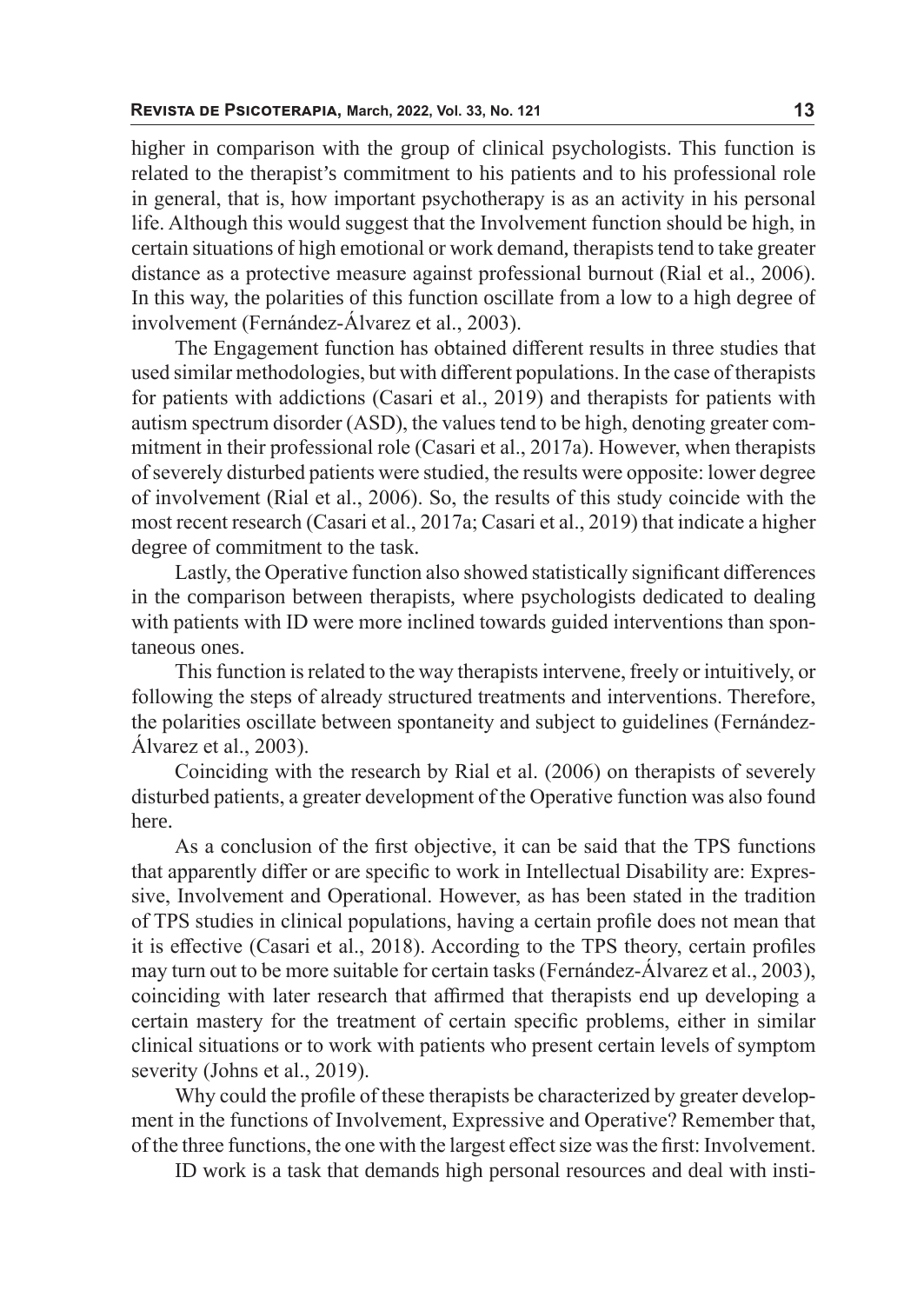tutional contexts (McInnis, 2016; Wodrich et al., 2010), as well as working with patients who usually present psychiatric comorbidities (Stünkel-Grees et al., 2018) and who cognitively do not have the same abstraction capacity as adults with normal cognitive development (Capri, 2014). Based on these aspects, it is recommended to be flexible in your approaches and set goals according to the possibilities of your patients with ID (Capri, 2014). It may happen that these aspects influence the further development of the Involvement function.

The Expressive function has been related to the Involvement function (Casari et al., 2017b) and has been included within the motivational and emotional aspects of the TPS (Fernández-Álvarez et al., 2003). For this reason, it is expected to a certain extent that the development of the Expressive function is associated with the greater development of the Involvement function, possibly the same factors of work in DI are those that can explain this result. The greater emotional communication observed in therapists may be due to the need for empathy for the use of interventions such as motivational interviewing (Frielink & Embregts, 2013). Although the Expressive function has been theoretically related to empathy (Fernández-Álvarez et al., 2003), its empirical link with cognitive aspects of empathy has recently been detected (Tabullo et al., 2021).

On the other hand, in psychotherapy with patients who have ID, aspects related to personal development, self-discovery and the achievement of positive changes are also worked on (Porcelan et al., 2019). These types of objectives would seem to be more associated with emotional exploration techniques than with behavioral techniques, so they could affect the Expressive function.

Regarding the Operative function, it has also shown its association with the Expressive function in empirical studies (Casari et al., 2017b), even though theoretically it belongs to the technical aspects of the TPS (Fernández-Álvarez et al., 2003). It can be inferred that the fact of having evidence-based therapies available to work with patients with ID (Porcelan et al., 2019) may make professionals lean towards prescribed treatments instead of acting more spontaneously. Unlike what can happen in the general clinic, where patients with a wide heterogeneity of symptoms or in search of personal development are seen (Fernández-Álvarez and Opazo, 2004). The aforementioned factors may also be influencing, such as psychiatric comorbidity and institutional work, which direct professionals to work in a more structured manner (McInnis, 2016; Stünkel-Grees et al. 2018; Wodrich et al., 2010).

Next, the effect of two variables on TPS within each subgroup was analysed: theoretical approach and years of professional experience.

Here it was found that in the theoretical approach differences were observed in the Attentional and Operative functions in both groups of therapists (DG, CG). However, the Expressive function only showed significant differences within the CG.

The theoretical approach is one of the most studied variables within TPS research and most of the functions, including Attentional, Operative and Expressive, have shown significant differences according to the theoretical approaches of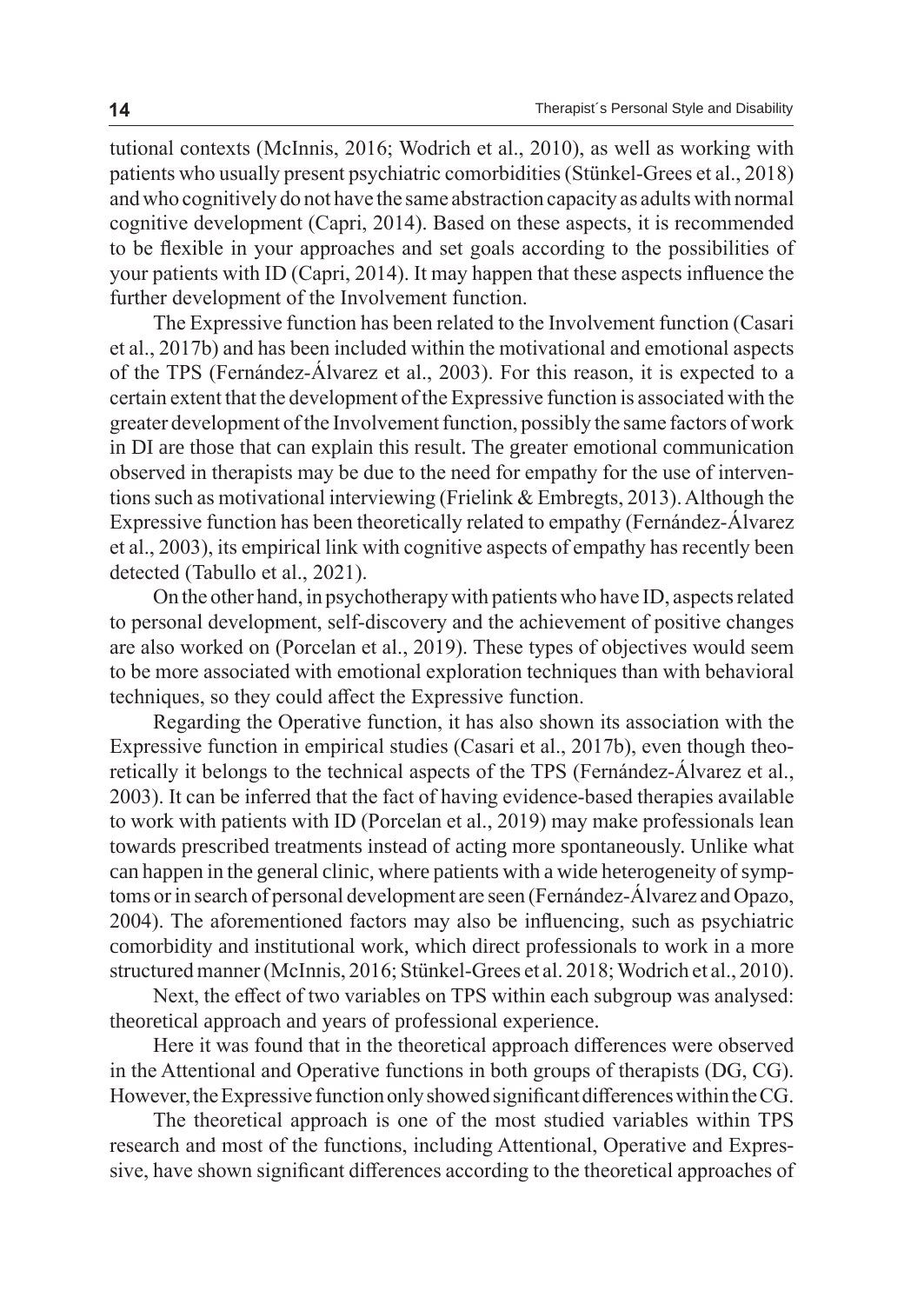professionals (Casari et al., 2018).

So far, it could be thought that, if the same TPS functions show significant differences in the two work groups, it would be a variable that is not specific or sensitive to change according to the type of patients with which the professional works. Or, put another way, the theoretical approach produces differences in the TPS beyond the clinical work group.

However, in the post hoc analysis it was observed that the differences occur between different subgroups of therapists within each partial sample: Cognitive-Behavioural therapists with Psychoanalytic therapists in the group of therapists who care for people with ID; Psychoanalytic psychologists with systemic psychologists and integrative psychologists in the CG. It is recalled that, in this case, a homogeneous distribution was not observed between the different theoretical approaches with the groups of therapists, so this result may be biased due to the heterogeneous representation of therapists within each partial sample.

Within ID psychotherapy, both cognitive behavioural and psychodynamic approaches have been proposed (Himmerich, 2020; Porcelan et al., 2019; Shepherd, & Beail, 2017). These results would show that the profile of the TPS would not only be influenced by working with specific populations, but also by adhering to certain theoretical frameworks of approach. Although unlike the previous result, here the size of the effect was between small and moderate for the different functions of the TPS, which would suggest a greater influence of the work group over the theoretical orientations of the professionals.

Finally, the analysis of the years of experience showed a statistically significant difference in the Expressive Function in the DG, where a rising trend is observed as the years of professional experience increase, coinciding with previous studies (Casari et al., 2019; Castañeiras et al., 2006). In contrast to the analysis of the theoretical approach, here a homogeneous distribution of the years of professional experience was observed in the two groups of therapists compared.

The previously mentioned characteristics that could be related to the Expressive function, such as empathy, work on personal development and self-discovery (Frielink, & Embregts, 2013; Porcelan et al., 2019) apparently tend to increase over time. This data is striking, because it is not a statistically significant correlation that is also replicated in the CG, which would suggest that it is an idiosyncratic characteristic of the profile of these therapists. However, the size of the effect is small, which would suggest that it is not a significantly relevant interaction.

In summary, the results found here have the following implications:

- First, it is a disciplinary contribution; the TPS tends to adapt to the work context. This means that work in ID cannot be an extension of basic training in psychotherapy, specific therapeutic skills are needed.
- Second, by being able to isolate a prototypical TPS profile, professional training programs can be developed based on therapeutic competencies associated with TPS functions. For example, knowing that the Expressive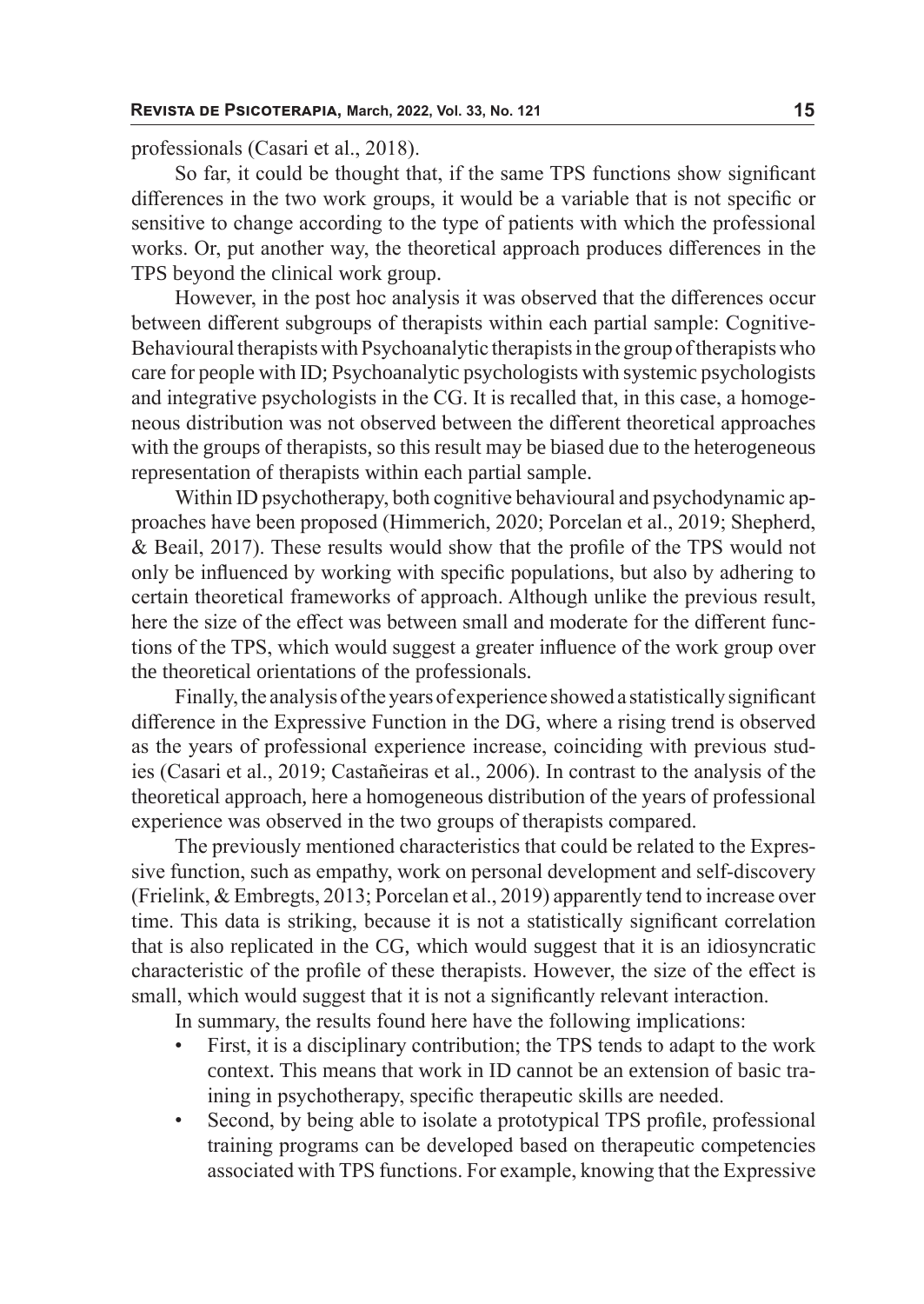function predominates in this group of therapists and that it is associated with empathy (Tabullo et al., 2021), a therapeutic skills program to work with intellectual disabilities should include training in empathy. As well as knowledge of evidence-based interventions (because of its link with the Operational function).

• Lastly, and with respect to the Engagement function, which is associated with therapeutic commitment, it does not mean that it should always be elevated as a guarantee of therapeutic efficacy. In fact, it may happen that the greatest commitment manifests itself as a way of dealing with a therapeutic activity that exceeds the professionals' own resources, leading to negative consequences in the medium and long term, such as professional desertion or burnout (Casari et al., 2019). In this sense, an application of these results could be derived in wellness programs for professionals, where containment and supervision spaces are provided.

#### **References**

- Alfaro-Rojas, L. (2013). Psicología y discapacidad: un encuentro desde el paradigma social [Psychology and disability: a meeting from the social paradigm]. *Revista Costarricense de Psicología, 32*(1), 60-71.
- Capri, C. (2014). On developing an intersubjective frame for intellectual disability work. *Disability and rehabilitation*, *36*(5), 418-423. https://doi.org/10.3109/09638288.2013.793407
- Cárdenas Castro, M., & Arancibia Martini, H. (2014). Potencia estadística y cálculo del tamaño del efecto en G\* Power: complementos a las pruebas de significación estadística y su aplicación en psicología [Statistical power and effect size calculation in G\* Power: complements to statistical significance tests and their application in psychology]. *Salud & Sociedad*, *5*(2), 210-224.
- Casari, L. M., Assennato, F., & Grzona, S. (2017a). Estilo Personal del Terapeuta de psicólogos que trabajan en Autismo [Personal Style of the Therapist of psychologists working in Autism]. *Revista de Psicoterapia, 108* (28), 169 – 188. https://doi.org/10.33898/rdp.v28i108.164
- Casari, L. M., Ison, M. S., & Gómez, B. (2018). Estilo Personal del Terapeuta: estado actual (1998 2017) [Personal Style of the Therapist: current state (1998 – 2017)]. *Revista Argentina de Clínica Psicológica, 27*(3), 466-477. https://doi.org/10.24205/03276716.2018.1082
- Casari, L.M., Ison, M.S., y Gómez, B. (2019). Estilo Personal del Terapeuta en profesionales que trabajan en instituciones de adicciones [Personal Style of the Therapist in professionals who work in addiction institutions]. *Revista Costarricense de Psicología, 38*(1), 57 – 74. http://dx.doi.org/10.22544/rcps.v38i01.04
- Casari, L. M., Magni, X. y Morelato, G. S. (2014). Estilos Personal del Terapeuta en profesionales que trabajan en situaciones de maltrato infantil [Personal Styles of the Therapist in professionals who work in situations of child abuse]. [Conference Session]. Primer Congreso Latinoaméricano de la Ciencia Psicológica, Buenos Aires, Argentina
- Casari, L. M., Morán, V. E., & Ison, M.S. (2017b). Cuestionario de Estilo Personal del Terapeuta: análisis factorial confirmatorio de modelos rivales con psicoterapeutas argentinos [Therapist's Personal Style Questionnaire: confirmatory factor analysis of rival models with Argentine psychotherapists]. *Psychologia: Avances de la disciplina*, *11*(2), 69-84. https://dx.doi.org/10.21500/19002386.2725
- Castañeiras, C., García, F., Lo Bianco, J., & Fernández-Álvarez, H. (2006). Modulating effect of experience and theoretical technical orientation on the Personal Style of the Therapist. *Psychotherapy Research, 16*(5), 587-593. https://doi.org/10.1080/10503300600802867
- Castañeiras, C., Ledesma, R., García, F., & Fernández-Álvarez, H. (2008). Evaluación del estilo personal del terapeuta: presentación de una versión abreviada del Cuestionario EPT-C [Evaluation of the personal style of the therapist: presentation of an abbreviated version of the EPT-C Questionnaire]. *Terapia Psicológica, 26*(1), 5-13. http://dx.doi.org/10.4067/S0718-48082008000100001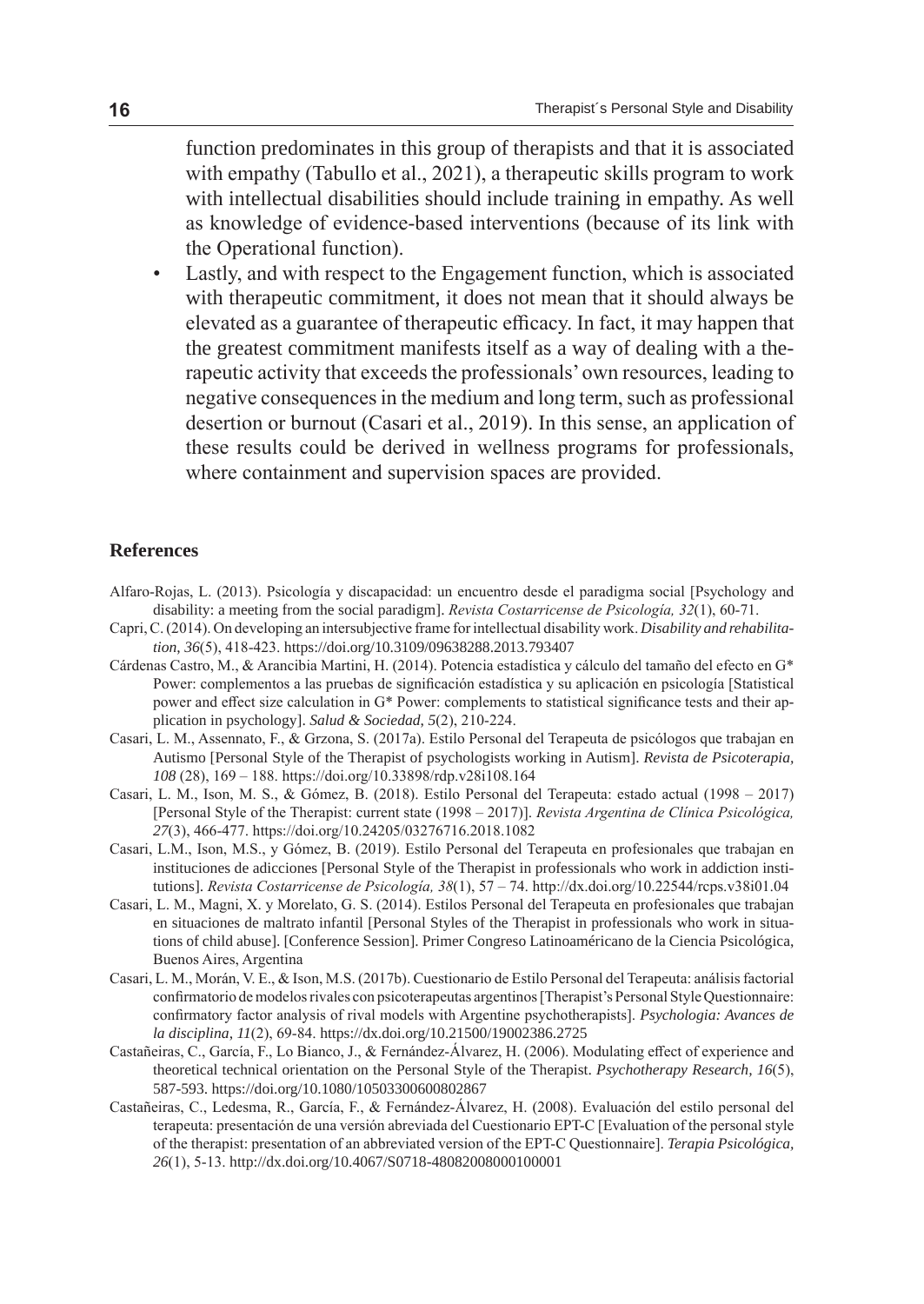- Fernández-Álvarez, H., & García, F. (1998). El estilo personal del terapeuta: Inventario para su evaluación [The therapist's personal style: An inventory for assessment]. In S. Gril, A. Ibañez, I. Mosca, & P. L. R. Sousa (Eds.), *Investigación en Psicoterapia* (pp. 76-84). Educat.
- Fernández-Álvarez, H., García, F., Lo Bianco, J., & Corbella, S. (2003). Assessment questionnaire on the personal style of the therapist PST-Q. *Clinical Psychology & Psychotherapy, 10*(2), 116 – 125. https://doi. org/10.1002/cpp.358
- Fernández-Álvarez, H., García, F. S., & Schreb, E. (1998). The research program at AIGLE. *Journal of Clinical Psychology, 54*(3), 343-359. https://doi.org/10.1002/(SICI)1097-4679(199804)54:3<343::AID-JCLP5>3.0.CO;2-Q
- Fernández-Álvarez, H., & Opazo, R. (2004). Introducción [Introduction]. In H. Fernández-Álvarez, & R. Opazo Castro (Eds.), *La integración en psicoterapia* (pp. 13-32). Paidós.
- Fernández-Álvarez, J., Castañeiras, C., García, F., Gómez, B, & Fernández-Álvarez, H. (2017). Investigando el estilo personal del terapeuta: Correspondencia entre las autodescripciones y la observación de jueces externos [Investigating the therapist's personal style: Correspondence between self-descriptions and the observation of external judges]. *Revista de Psicopatología y Psicología Clínica, 22*(3), 207-217. https:// doi.org/10.5944/rppc.vol.22.num.3.2017.18238
- Frielink, N., y Embregts, P. (2013). Modification of motivational interviewing for use with people with mild intellectual disability and challenging behaviour. *Journal of Intellectual and Developmental Disability*, *38*(4), 279-291. https://doi.org/10.3109/13668250.2013.809707
- George, D., & Mallery, P. (2007). *SPSS for Windows: Step by step 14.0 update* (7<sup>th</sup> ed.). Allyn & Bacon.
- Heinonen, E., & Nissen-Lie, H. A. (2019). The professional and personal characteristics of effective psychotherapists: A systematic review. *Psychotherapy Research*, *30*(4), 417-432. https://doi.org/10.1080/1050 3307.2019.1620366
- Hill, C. E., Spiegel, S. B., Hoffman, M. A., Kivlighan, D. M., Jr., & Gelso, C. J. (2017). Therapist expertise in psychotherapy revisited. *The Counseling Psychologist, 45*(1), 7–53. https://doi.org/10.1177/0011000016641192
- Himmerich, J. (2020). Psychodynamic psychotherapy in severe and profound intellectual disability. *Advances in Mental Health and Intellectual Disabilities, 14*(3), 45-60. https://doi.org/10.1108/AMHID-11-2019-0037
- Hogan, A. J. (2018). The "Two Cultures" in Clinical Psychology: Constructing Disciplinary Divides in the Management of Mental Retardation. *Isis*, *109*(4), 695-719. https://doi.org/10.1086/701062
- Johns, R. G., Barkham, M., Kellett, S., & Saxon, D. (2019). A systematic review of therapist effects: A critical narrative update and refinement to Baldwin and Imel's (2013) review. *Clinical Psychology Review, 67*, 78–93. https://doi.org/10.1016/j.cpr.2018.08.004
- Lambert, M. J. (2013). The efficacy and effectiveness of psychotherapy. En M. J. Lambert (Ed.), *Bergin and Garfield's handbook of psychotherapy and behavior change* (6<sup>th</sup> ed., pp. 169–219). Wiley.
- McInnis, E. E. (2016). Resistance to the new paradigm from the other? Personal reflections on becoming a disability psychotherapist. *Advances in Mental Health and Intellectual Disabilities, 10*(3), 199 – 206. https:// doi.org/10.1108/AMHID-09-2015-0048
- McKenzie-Smith, L. (2020). Are narrative therapy groups effective for people with intellectual disabilities? A critical review of the literature. *Tizard Learning Disability Review*, *25*(4), 213-222. https://doi.org/10.1108/ TLDR-05-2020-0008
- Nissen-Lie, H. A., Ronnestad, M. H., Hoglend, P. A., Havik, O. E., Solbakken, O. A., Stiles, T. C., & Monsen, J. T. (2017). Love yourself as a person, doubt yourself as a therapist? *Clinical Psychology & Psychotherapy, 24*(1), 48–60. https://doi.org/10.1002/cpp.1977
- Orlinsky, D. E., Rønnestad, M. H., Hartmann, A., Heinonen, E., & Willutzki, U. (2020). The personal self of psychotherapists: Dimensions, correlates, and relations with clients. *Journal of clinical psychology*, *76*(3), 461-475. https://doi.org/10.1002/jclp.22876
- Peredo, R. (2016). Comprendiendo la discapacidad intelectual: datos, criterios y reflexiones [Understanding intellectual disability: data, criteria and reflections]. *Revista de Investigación Psicológica*, *15*, 101-122.
- Porcelan, J. A., Caujolle-Alls, K. E., & Gentile, J. P. (2019). Dismantling Fears Associated with Intellectual Disability Psychotherapy: An Evidence-based Practice.*Innovations in clinical neuroscience*, *16*(11-12), 14-18.
- Quiñones, A., Ugarte, C., Ceric, F., Cimbolli, P., García, F., & De Pascale, A. (2020). El Estilo Personal del Terapeuta en Profesionales Chilenos e Italianos [The Personal Style of the Therapist in Chilean and Italian Professionals]. *Revista de Psicoterapia, 31*(116), 191-203. https://doi.org/10.33898/rdp.v31i116.345
- Rial, V., Castañeiras, C., García, F., Gómez, B., & Fernández-Álvarez, H. (2006). Estilo personal de terapeutas que trabajan con pacientes severamente perturbados: un estudio cuantitativo y cualitativo [Personal style of therapists working with severely disturbed patients: a quantitative and qualitative study]. *Revista de la Asociación Española de Neuropsiquiatría, 26*(98), 191-208.